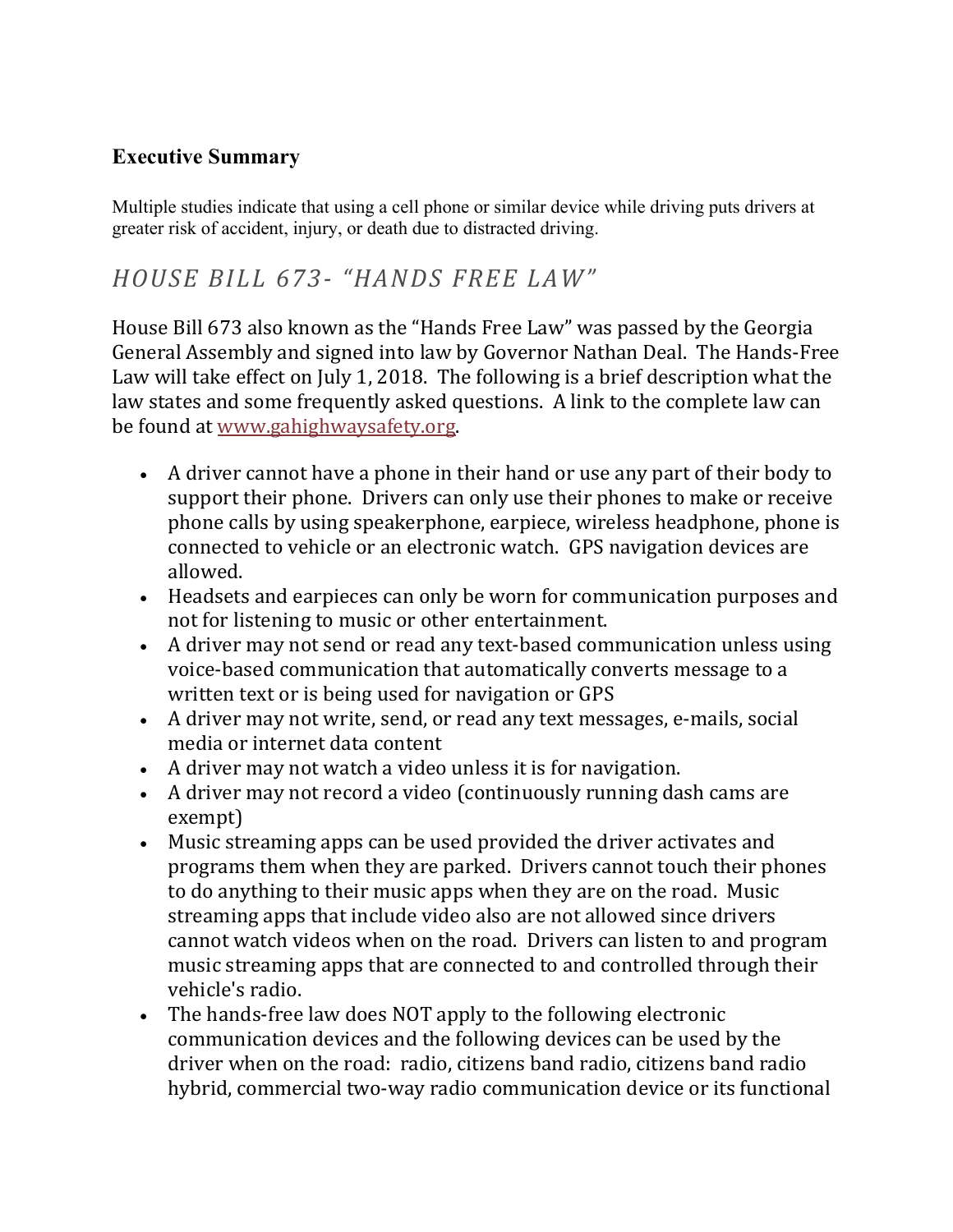equivalent, subscription-based emergency communication device, prescribed medical device, amateur or ham radio device, or in-vehicle security, navigation, or remote diagnostics system.

## *EXCEPTIONS TO THE LAW ARE AS FOLLOWS:*

1. Reporting a traffic crash, medical emergency, fire, criminal activity or hazardous road conditions.

2. An employee or contractor of a utility service provider acting within the scope of their employment while responding to an utility

emergency.

*3.* A first responder (law enforcement, fire, EMS) during the performance of their official duties.

*4.* When in a lawfully parked vehicle—this DOES NOT include vehicles stopped for traffic signals and stop signs on the public roadway.

## *COMMERCIAL MOTOR VEHICLE OPERATORS*

1. Commercial Motor Vehicle Operators can only use one button to begin or end a phone call

2. Cannot reach for a wireless telecommunications device or stand-alone electronic device that it no longer requires the driver to be a seated position or properly restrained by a safety belt

# *SCHOOL BUS DRIVERS*

1. The driver of a school bus cannot use a wireless telecommunication device or two-way radio while loading or unloading passengers.

2. The driver can only use a wireless telecommunication device while the bus is in motion as a two-way radio to allow live communications between the driver and school and public safety officials

In addition, it is important for agencies to provide educational and training materials to anyone who are be required to operate a cell phone on State business. There are many resources available for educational and training materials including:

- State of Georgia Department of Administrative Services Risk Management "Do's and Don'ts of Driving" (http://doas.ga.gov/StateLocal/Risk/Pages/RiskInsurance.aspx)
- How's My Driving web site (www.howsmydriving.com)
- American Automobile Association Driver Improvement Course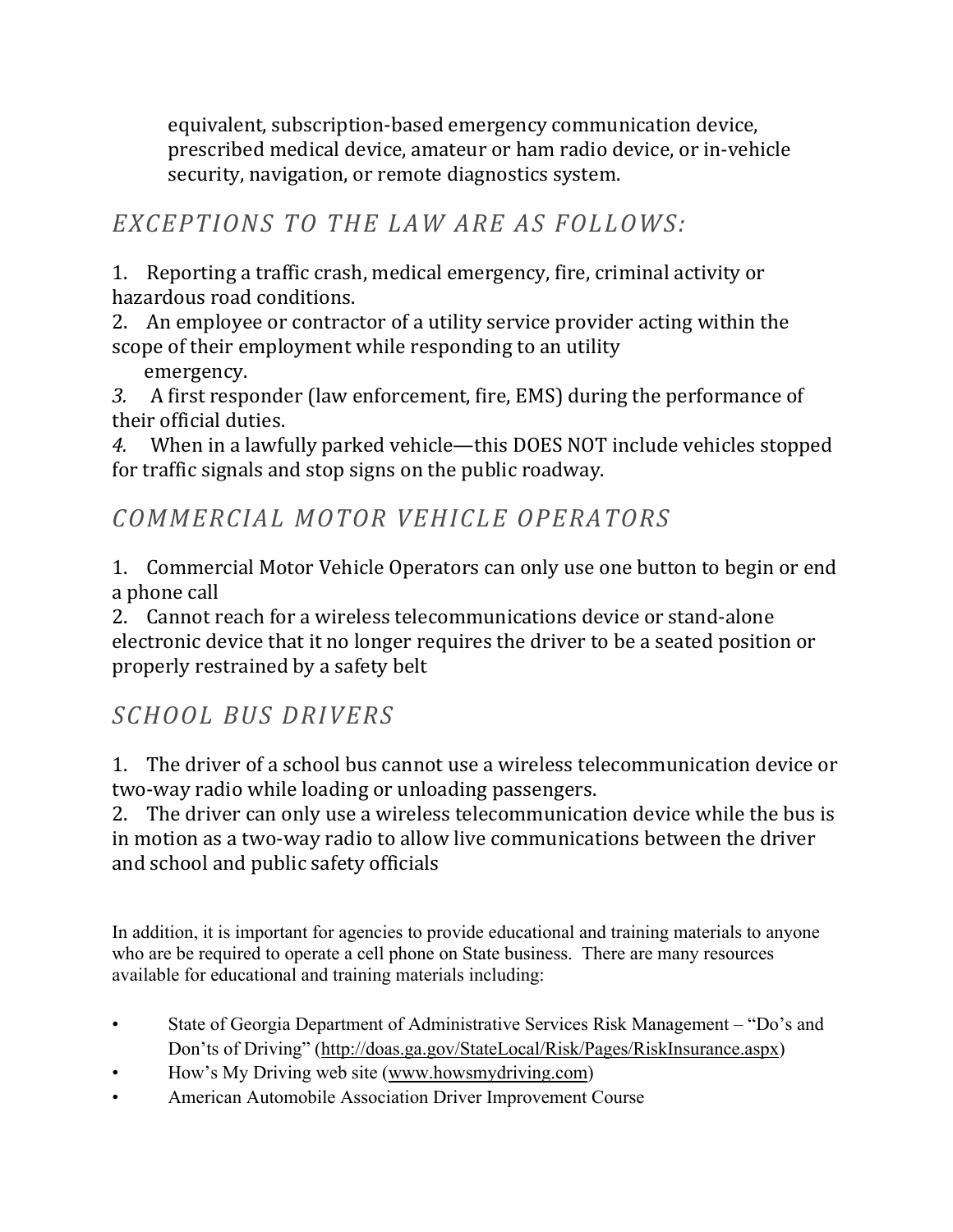- National Highway Transportation Safety Administration
- http://handsfreeinfo.com/us-cell-phone-laws-at-a-glance
- http://distraction.gov/
- http://www.oprah.com/packages/no-phone-zone-videos.html

#### **Cell Phones or Similar Devices Definition:**

Any mobile electronic device that makes or receives phone calls, leaves messages, sends text messages, surfs the Internet, or downloads and allows for the reading of any information.

#### **Risks of Using Cell Phones or Similar Devices While Operating a Vehicle:**

The National Highway Safety Administration reports that in 2009, 5,474 people were killed on U.S. roadways and an estimated additional 448,000 people were injured in motor vehicle crashes that were reported to have involved distracted driving. Of those killed, 995 crashes reported use of a cell phone as a distraction (18% of fatalities in distraction-related crashes). For those who were injured, 24,000 involved reports of cell phone use as a distraction. According to the American Automobile Association, drivers who use hand-held devices are five times as likely to get into crashes serious enough to injure themselves.

More recent numbers provided by the American Automobile Association estimate cell phone use accounts for approximately 2,600 motor vehicle fatalities and 300,000 collisions each year. Overall, the risk of a collision while using a cell phone increases by 400 percent. In addition, while many believe a hands-free device may be less distracting while driving, research indicates no differences in risk between manual usage of a cell phone and hands-free use. Both methods of cell phone use are fully capable of diverting a driver's attention.

Cell phone use is involved in nearly 25% of car accidents. Using a cell phone or similar device while driving, whether it's hand-held or hands-free, delays a driver's reactions as much as having a blood alcohol concentration at the legal limit of .08 percent. According to the Human Factors and Ergonomics Society, drivers talking on cell phones are 18% slower to react to brake lights. They also take 17% longer to regain the speed they lost when they braked.

An estimated 44% of American drivers now have cell phones in their automobiles. 85% of drivers surveyed said they use their phone occasionally when driving, 30% use their phones while driving on the highway, and 27 % use them during half or more of their trips. Studies have found that texting while driving causes a 400% increase in time spent with eyes off the road. At any given moment during daylight hours, 974,000 vehicles are being driven by someone while using a hand-held phone (NHTSA).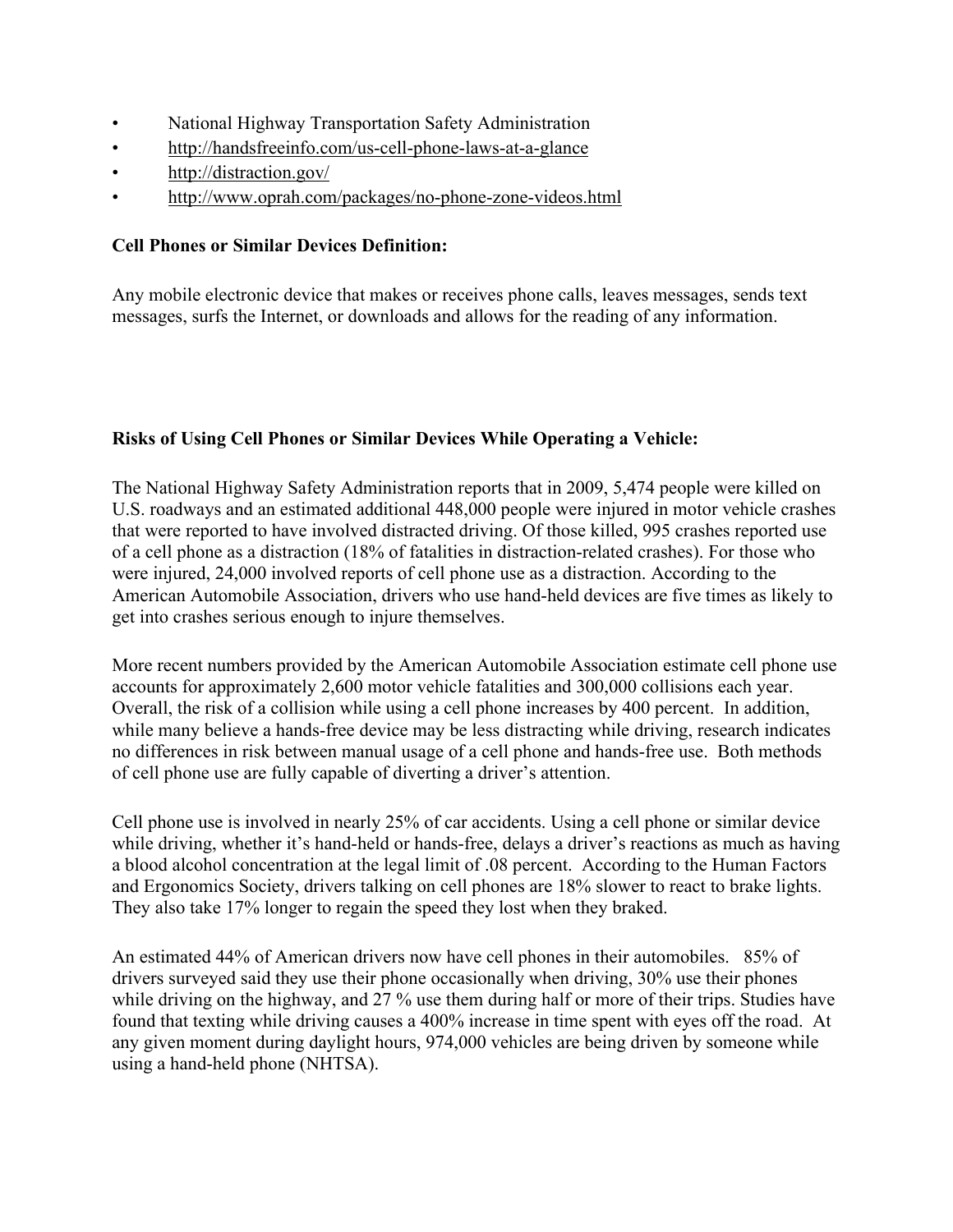Research done with driving simulators, found that when talking on a cell phone:

- Young drivers' (those between 18 and 35), response times to brake lights ahead were as slow as those by elderly drivers.
- Drivers of all ages were 9% slower in hitting their brakes when needed

• Crash rates were more than 5 times greater than for undistracted drivers. That's an increase of over 500%!

DriversCheck reports that in the last 3 months, texting was reported on 96 of 662 calls, or 14.5%, making it the fourth most called in violation for the State of Georgia Government (behind speeding, failure to yield and unsafe lane change). Many other calls, however, hint at the use of phones or other distracting behaviors: drifting in and out of lanes, running off the edge of the road and changing lanes without signaling.

Georgia now has a hands-free law that took effect on July 1, 2018 prohibiting drivers from having a cellphone touch their body with some exceptions. Additionally, many State agencies already have cell phone policies, procedures, or guidelines in place restricting use of cell phones while driving. In addition, the Department of Defense restricts personnel from using cell phones or similar devices unless the vehicle is safely parked, or they are using a hands-free device (except for receiving or placing calls in performance of duties from tactical or emergency vehicles).

### **Recommendations:**

**It is a violation of Georgia state law for cell phones to be used while driving a vehicle with few exceptions. You must use a hands-free device.** A link to the complete law can be found at: [www.gahighwaysafety.org.](http://www.gahighwaysafety.org/)

Other recommendations include:

- Agencies should not depend on cell phones to communicate with their drivers. Communication can be accomplished through scheduled calls into the agency by the driver when the vehicle is parked, and the driver is outside the vehicle.
- Put your cell phone on silent so you are not tempted to answer or make a call. Let your voicemail take incoming calls, and then return your calls when you are stopped at a safe location.

If your business model requires cell phone communication, we recommend the following:

- Only use a hands-free device in the vehicle.
- Ask a passenger to place the call for you and, if possible, speak in your place.